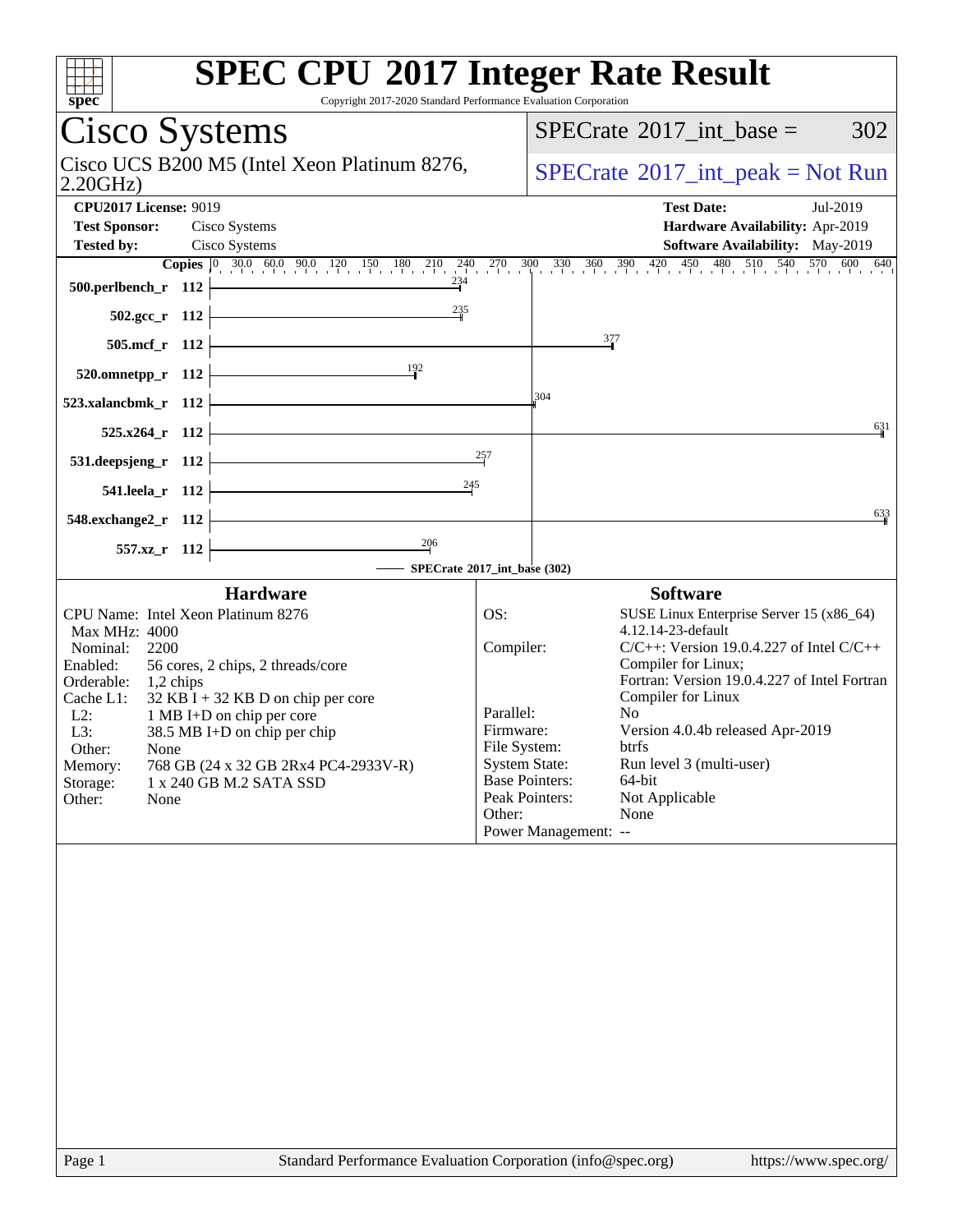

Copyright 2017-2020 Standard Performance Evaluation Corporation

# Cisco Systems

2.20GHz) Cisco UCS B200 M5 (Intel Xeon Platinum 8276,  $SPECrate^{\circ}2017\_int\_peak = Not Run$  $SPECrate^{\circ}2017\_int\_peak = Not Run$ 

[SPECrate](http://www.spec.org/auto/cpu2017/Docs/result-fields.html#SPECrate2017intbase)<sup>®</sup>2017 int base =  $302$ 

**[CPU2017 License:](http://www.spec.org/auto/cpu2017/Docs/result-fields.html#CPU2017License)** 9019 **[Test Date:](http://www.spec.org/auto/cpu2017/Docs/result-fields.html#TestDate)** Jul-2019 **[Test Sponsor:](http://www.spec.org/auto/cpu2017/Docs/result-fields.html#TestSponsor)** Cisco Systems **[Hardware Availability:](http://www.spec.org/auto/cpu2017/Docs/result-fields.html#HardwareAvailability)** Apr-2019 **[Tested by:](http://www.spec.org/auto/cpu2017/Docs/result-fields.html#Testedby)** Cisco Systems **[Software Availability:](http://www.spec.org/auto/cpu2017/Docs/result-fields.html#SoftwareAvailability)** May-2019

#### **[Results Table](http://www.spec.org/auto/cpu2017/Docs/result-fields.html#ResultsTable)**

|                                                     | <b>Base</b>                              |                |       |                | <b>Peak</b> |                |       |               |                |              |                |              |                |              |
|-----------------------------------------------------|------------------------------------------|----------------|-------|----------------|-------------|----------------|-------|---------------|----------------|--------------|----------------|--------------|----------------|--------------|
| <b>Benchmark</b>                                    | <b>Copies</b>                            | <b>Seconds</b> | Ratio | <b>Seconds</b> | Ratio       | <b>Seconds</b> | Ratio | <b>Copies</b> | <b>Seconds</b> | <b>Ratio</b> | <b>Seconds</b> | <b>Ratio</b> | <b>Seconds</b> | <b>Ratio</b> |
| 500.perlbench_r                                     | 112                                      | 762            | 234   | 761            | 234         | 762            | 234   |               |                |              |                |              |                |              |
| $502.\text{gcc}_r$                                  | 112                                      | 676            | 235   | 675            | 235         | 671            | 236   |               |                |              |                |              |                |              |
| $505$ .mcf r                                        | 112                                      | 481            | 376   | 480            | 377         | 479            | 378   |               |                |              |                |              |                |              |
| 520.omnetpp_r                                       | 112                                      | 764            | 192   | 768            | 191         | 762            | 193   |               |                |              |                |              |                |              |
| 523.xalancbmk r                                     | 112                                      | 390            | 303   | 389            | 304         | 388            | 305   |               |                |              |                |              |                |              |
| 525.x264 r                                          | 112                                      | 312            | 629   | 311            | 631         | 311            | 631   |               |                |              |                |              |                |              |
| 531.deepsjeng_r                                     | 112                                      | 500            | 257   | 500            | 257         | 500            | 257   |               |                |              |                |              |                |              |
| 541.leela r                                         | 112                                      | 757            | 245   | 756            | 245         | 757            | 245   |               |                |              |                |              |                |              |
| 548.exchange2_r                                     | 112                                      | 464            | 632   | 464            | 633         | 463            | 634   |               |                |              |                |              |                |              |
| 557.xz r                                            | 112                                      | 588            | 206   | 587            | 206         | 588            | 206   |               |                |              |                |              |                |              |
|                                                     | $SPECrate^{\circ}2017$ int base =<br>302 |                |       |                |             |                |       |               |                |              |                |              |                |              |
| $SPECrate^{\circ}2017$ int peak =<br><b>Not Run</b> |                                          |                |       |                |             |                |       |               |                |              |                |              |                |              |

Results appear in the [order in which they were run](http://www.spec.org/auto/cpu2017/Docs/result-fields.html#RunOrder). Bold underlined text [indicates a median measurement](http://www.spec.org/auto/cpu2017/Docs/result-fields.html#Median).

#### **[Submit Notes](http://www.spec.org/auto/cpu2017/Docs/result-fields.html#SubmitNotes)**

 The numactl mechanism was used to bind copies to processors. The config file option 'submit' was used to generate numactl commands to bind each copy to a specific processor. For details, please see the config file.

### **[Operating System Notes](http://www.spec.org/auto/cpu2017/Docs/result-fields.html#OperatingSystemNotes)**

Stack size set to unlimited using "ulimit -s unlimited"

#### **[General Notes](http://www.spec.org/auto/cpu2017/Docs/result-fields.html#GeneralNotes)**

Environment variables set by runcpu before the start of the run: LD\_LIBRARY\_PATH = "/home/cpu2017/lib/intel64:/home/cpu2017/lib/ia32:/home/cpu2017/je5.0.1-32" Binaries compiled on a system with 1x Intel Core i9-7900X CPU + 32GB RAM memory using Redhat Enterprise Linux 7.5 Transparent Huge Pages enabled by default Prior to runcpu invocation Filesystem page cache synced and cleared with: sync; echo 3> /proc/sys/vm/drop\_caches runcpu command invoked through numactl i.e.: numactl --interleave=all runcpu <etc> NA: The test sponsor attests, as of date of publication, that CVE-2017-5754 (Meltdown) is mitigated in the system as tested and documented. Yes: The test sponsor attests, as of date of publication, that CVE-2017-5753 (Spectre variant 1) is mitigated in the system as tested and documented. Yes: The test sponsor attests, as of date of publication, that CVE-2017-5715 (Spectre variant 2)

**(Continued on next page)**

|--|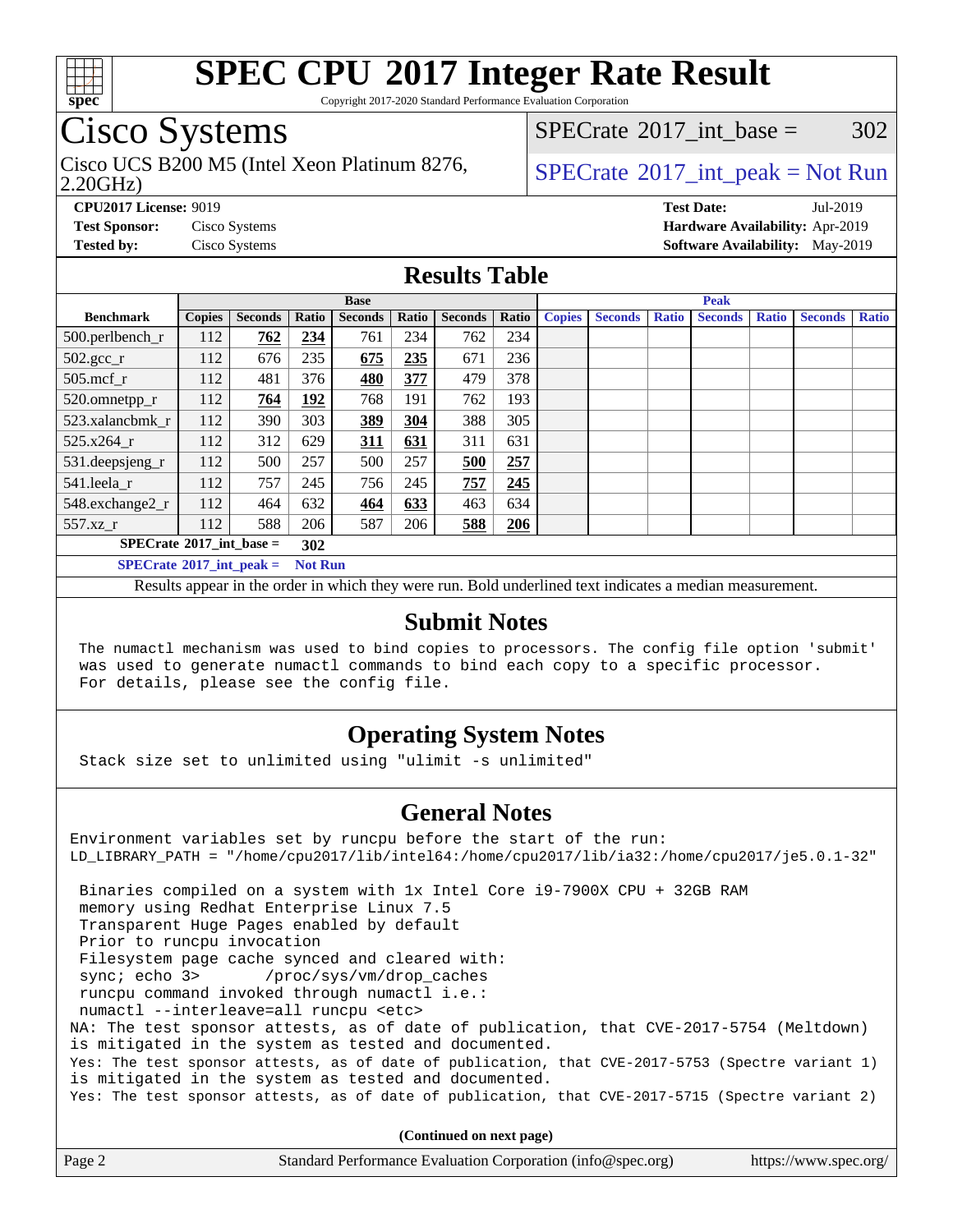

Copyright 2017-2020 Standard Performance Evaluation Corporation

Cisco Systems<br>Cisco UCS B200 M5 (Intel Xeon Platinum 8276,

 $SPECTate@2017\_int\_base = 302$ 

2.20GHz)

 $SPECTate$ <sup>®</sup>[2017\\_int\\_peak = N](http://www.spec.org/auto/cpu2017/Docs/result-fields.html#SPECrate2017intpeak)ot Run

**[CPU2017 License:](http://www.spec.org/auto/cpu2017/Docs/result-fields.html#CPU2017License)** 9019 **[Test Date:](http://www.spec.org/auto/cpu2017/Docs/result-fields.html#TestDate)** Jul-2019 **[Test Sponsor:](http://www.spec.org/auto/cpu2017/Docs/result-fields.html#TestSponsor)** Cisco Systems **[Hardware Availability:](http://www.spec.org/auto/cpu2017/Docs/result-fields.html#HardwareAvailability)** Apr-2019 **[Tested by:](http://www.spec.org/auto/cpu2017/Docs/result-fields.html#Testedby)** Cisco Systems **[Software Availability:](http://www.spec.org/auto/cpu2017/Docs/result-fields.html#SoftwareAvailability)** May-2019

#### **[General Notes \(Continued\)](http://www.spec.org/auto/cpu2017/Docs/result-fields.html#GeneralNotes)**

is mitigated in the system as tested and documented.

### **[Platform Notes](http://www.spec.org/auto/cpu2017/Docs/result-fields.html#PlatformNotes)**

| BIOS Settings:                                 |                                                                                     |                       |  |  |  |
|------------------------------------------------|-------------------------------------------------------------------------------------|-----------------------|--|--|--|
| Intel HyperThreading Technology set to Enabled |                                                                                     |                       |  |  |  |
| CPU performance set to Enterprise              |                                                                                     |                       |  |  |  |
| Power Performance Tuning set to OS Controls    |                                                                                     |                       |  |  |  |
| SNC set to Enabled                             |                                                                                     |                       |  |  |  |
| IMC Interleaving set to 1-way Interleave       |                                                                                     |                       |  |  |  |
| Sysinfo program /home/cpu2017/bin/sysinfo      |                                                                                     |                       |  |  |  |
| running on linux-db10 Thu Aug 22 15:33:51 2019 | Rev: r5974 of 2018-05-19 9bcde8f2999c33d61f64985e45859ea9                           |                       |  |  |  |
|                                                |                                                                                     |                       |  |  |  |
|                                                | SUT (System Under Test) info as seen by some common utilities.                      |                       |  |  |  |
| For more information on this section, see      |                                                                                     |                       |  |  |  |
|                                                | https://www.spec.org/cpu2017/Docs/config.html#sysinfo                               |                       |  |  |  |
| From /proc/cpuinfo                             |                                                                                     |                       |  |  |  |
|                                                | model name : Intel(R) Xeon(R) Platinum 8276 CPU @ 2.20GHz                           |                       |  |  |  |
| "physical id"s (chips)<br>2                    |                                                                                     |                       |  |  |  |
| 112 "processors"                               |                                                                                     |                       |  |  |  |
|                                                | cores, siblings (Caution: counting these is hw and system dependent. The following  |                       |  |  |  |
|                                                | excerpts from /proc/cpuinfo might not be reliable. Use with caution.)               |                       |  |  |  |
| cpu cores $: 28$<br>siblings : 56              |                                                                                     |                       |  |  |  |
|                                                | physical 0: cores 0 1 2 3 4 5 6 8 9 10 11 12 13 14 16 17 18 19 20 21 22 24 25 26 27 |                       |  |  |  |
| 28 29 30                                       |                                                                                     |                       |  |  |  |
|                                                | physical 1: cores 0 1 2 3 4 5 6 8 9 10 11 12 13 14 16 17 18 19 20 21 22 24 25 26 27 |                       |  |  |  |
| 28 29 30                                       |                                                                                     |                       |  |  |  |
| From 1scpu:                                    |                                                                                     |                       |  |  |  |
| Architecture:                                  | x86 64                                                                              |                       |  |  |  |
| $CPU op-mode(s):$                              | $32$ -bit, $64$ -bit                                                                |                       |  |  |  |
| Byte Order:                                    | Little Endian                                                                       |                       |  |  |  |
| CPU(s):                                        | 112                                                                                 |                       |  |  |  |
| On-line CPU(s) list: $0-111$                   |                                                                                     |                       |  |  |  |
| Thread(s) per core:                            | $\overline{2}$                                                                      |                       |  |  |  |
| $Core(s)$ per socket:                          | 28                                                                                  |                       |  |  |  |
| Socket(s):                                     | $\overline{2}$                                                                      |                       |  |  |  |
| NUMA $node(s):$                                | 4                                                                                   |                       |  |  |  |
| Vendor ID:                                     | GenuineIntel                                                                        |                       |  |  |  |
| CPU family:<br>Model:                          | 6<br>85                                                                             |                       |  |  |  |
| Model name:                                    | $Intel(R)$ Xeon $(R)$ Platinum 8276 CPU @ 2.20GHz                                   |                       |  |  |  |
| Stepping:                                      | 7                                                                                   |                       |  |  |  |
|                                                |                                                                                     |                       |  |  |  |
| (Continued on next page)                       |                                                                                     |                       |  |  |  |
| Page 3                                         | Standard Performance Evaluation Corporation (info@spec.org)                         | https://www.spec.org/ |  |  |  |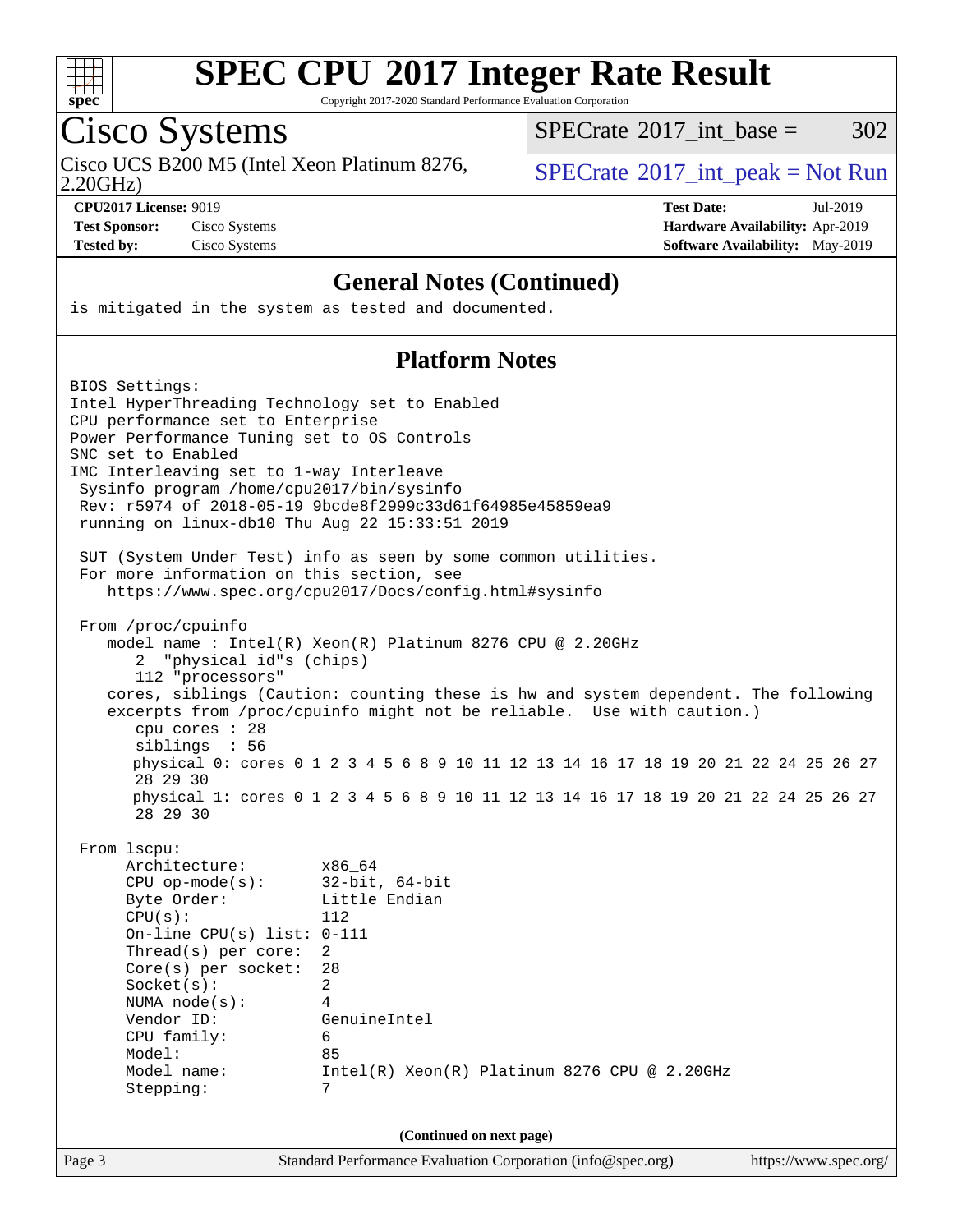

Copyright 2017-2020 Standard Performance Evaluation Corporation

Cisco Systems<br>Cisco UCS B200 M5 (Intel Xeon Platinum 8276,

2.20GHz)

 $SPECTate@2017_int\_base = 302$ 

 $SPECTate<sup>®</sup>2017_int_p [peak = Not Run]$ 

**[CPU2017 License:](http://www.spec.org/auto/cpu2017/Docs/result-fields.html#CPU2017License)** 9019 **[Test Date:](http://www.spec.org/auto/cpu2017/Docs/result-fields.html#TestDate)** Jul-2019 **[Test Sponsor:](http://www.spec.org/auto/cpu2017/Docs/result-fields.html#TestSponsor)** Cisco Systems **[Hardware Availability:](http://www.spec.org/auto/cpu2017/Docs/result-fields.html#HardwareAvailability)** Apr-2019 **[Tested by:](http://www.spec.org/auto/cpu2017/Docs/result-fields.html#Testedby)** Cisco Systems **[Software Availability:](http://www.spec.org/auto/cpu2017/Docs/result-fields.html#SoftwareAvailability)** May-2019

#### **[Platform Notes \(Continued\)](http://www.spec.org/auto/cpu2017/Docs/result-fields.html#PlatformNotes)**

| CPU MHz:                   | 2200.000                                                                                                                                                               |  |  |  |  |  |  |  |
|----------------------------|------------------------------------------------------------------------------------------------------------------------------------------------------------------------|--|--|--|--|--|--|--|
| CPU max MHz:               | 4000.0000                                                                                                                                                              |  |  |  |  |  |  |  |
| CPU min MHz:               | 1000.0000                                                                                                                                                              |  |  |  |  |  |  |  |
| BogoMIPS:                  | 4400.00                                                                                                                                                                |  |  |  |  |  |  |  |
| Virtualization:            | $VT - x$                                                                                                                                                               |  |  |  |  |  |  |  |
| L1d cache:                 | 32K                                                                                                                                                                    |  |  |  |  |  |  |  |
| Lli cache:                 | 32K                                                                                                                                                                    |  |  |  |  |  |  |  |
| $L2$ cache:                | 1024K                                                                                                                                                                  |  |  |  |  |  |  |  |
| L3 cache:                  | 39424K                                                                                                                                                                 |  |  |  |  |  |  |  |
| NUMA $node0$ $CPU(s)$ :    | $0-3, 7-9, 14-17, 21-23, 56-59, 63-65, 70-73, 77-79$                                                                                                                   |  |  |  |  |  |  |  |
| NUMA $node1$ $CPU(s)$ :    | $4-6$ , 10-13, 18-20, 24-27, 60-62, 66-69, 74-76, 80-83                                                                                                                |  |  |  |  |  |  |  |
| NUMA node2 CPU(s):         | 28-31, 35-37, 42-45, 49-51, 84-87, 91-93, 98-101, 105-107                                                                                                              |  |  |  |  |  |  |  |
| NUMA $node3$ $CPU(s):$     | $32-34, 38-41, 46-48, 52-55, 88-90, 94-97, 102-104, 108-111$                                                                                                           |  |  |  |  |  |  |  |
| Flags:                     | fpu vme de pse tsc msr pae mce cx8 apic sep mtrr pge mca cmov                                                                                                          |  |  |  |  |  |  |  |
|                            | pat pse36 clflush dts acpi mmx fxsr sse sse2 ss ht tm pbe syscall nx pdpelgb rdtscp                                                                                    |  |  |  |  |  |  |  |
|                            | lm constant_tsc art arch_perfmon pebs bts rep_good nopl xtopology nonstop_tsc cpuid                                                                                    |  |  |  |  |  |  |  |
|                            | aperfmperf tsc_known_freq pni pclmulqdq dtes64 monitor ds_cpl vmx smx est tm2 ssse3                                                                                    |  |  |  |  |  |  |  |
|                            | sdbg fma cx16 xtpr pdcm pcid dca sse4_1 sse4_2 x2apic movbe popcnt                                                                                                     |  |  |  |  |  |  |  |
|                            | tsc_deadline_timer aes xsave avx f16c rdrand lahf_lm abm 3dnowprefetch cpuid_fault<br>epb cat_13 cdp_13 invpcid_single intel_ppin mba tpr_shadow vnmi flexpriority ept |  |  |  |  |  |  |  |
|                            | vpid fsgsbase tsc_adjust bmil hle avx2 smep bmi2 erms invpcid rtm cqm mpx rdt_a                                                                                        |  |  |  |  |  |  |  |
|                            | avx512f avx512dq rdseed adx smap clflushopt clwb intel_pt avx512cd avx512bw avx512vl                                                                                   |  |  |  |  |  |  |  |
|                            | xsaveopt xsavec xgetbvl xsaves cqm_llc cqm_occup_llc cqm_mbm_total cqm_mbm_local                                                                                       |  |  |  |  |  |  |  |
|                            | ibpb ibrs stibp dtherm ida arat pln pts hwp hwp_act_window hwp_epp hwp_pkg_req pku                                                                                     |  |  |  |  |  |  |  |
|                            | ospke avx512_vnni arch_capabilities ssbd                                                                                                                               |  |  |  |  |  |  |  |
|                            |                                                                                                                                                                        |  |  |  |  |  |  |  |
| /proc/cpuinfo cache data   |                                                                                                                                                                        |  |  |  |  |  |  |  |
| cache size : 39424 KB      |                                                                                                                                                                        |  |  |  |  |  |  |  |
|                            |                                                                                                                                                                        |  |  |  |  |  |  |  |
|                            | From numactl --hardware WARNING: a numactl 'node' might or might not correspond to a                                                                                   |  |  |  |  |  |  |  |
| physical chip.             |                                                                                                                                                                        |  |  |  |  |  |  |  |
| $available: 4 nodes (0-3)$ |                                                                                                                                                                        |  |  |  |  |  |  |  |
|                            | node 0 cpus: 0 1 2 3 7 8 9 14 15 16 17 21 22 23 56 57 58 59 63 64 65 70 71 72 73 77 78                                                                                 |  |  |  |  |  |  |  |
| 79                         |                                                                                                                                                                        |  |  |  |  |  |  |  |
| node 0 size: 191901 MB     |                                                                                                                                                                        |  |  |  |  |  |  |  |
| node 0 free: 191532 MB     |                                                                                                                                                                        |  |  |  |  |  |  |  |
|                            | node 1 cpus: 4 5 6 10 11 12 13 18 19 20 24 25 26 27 60 61 62 66 67 68 69 74 75 76 80 81                                                                                |  |  |  |  |  |  |  |
| 82 83                      |                                                                                                                                                                        |  |  |  |  |  |  |  |
| node 1 size: 193520 MB     |                                                                                                                                                                        |  |  |  |  |  |  |  |
| node 1 free: 193227 MB     |                                                                                                                                                                        |  |  |  |  |  |  |  |
|                            | node 2 cpus: 28 29 30 31 35 36 37 42 43 44 45 49 50 51 84 85 86 87 91 92 93 98 99 100                                                                                  |  |  |  |  |  |  |  |
| 101 105 106 107            |                                                                                                                                                                        |  |  |  |  |  |  |  |
| node 2 size: 193520 MB     |                                                                                                                                                                        |  |  |  |  |  |  |  |
| node 2 free: 193261 MB     |                                                                                                                                                                        |  |  |  |  |  |  |  |
|                            | node 3 cpus: 32 33 34 38 39 40 41 46 47 48 52 53 54 55 88 89 90 94 95 96 97 102 103 104                                                                                |  |  |  |  |  |  |  |
| 108 109 110 111            |                                                                                                                                                                        |  |  |  |  |  |  |  |
| node 3 size: 193517 MB     |                                                                                                                                                                        |  |  |  |  |  |  |  |
|                            |                                                                                                                                                                        |  |  |  |  |  |  |  |
|                            | (Continued on next page)                                                                                                                                               |  |  |  |  |  |  |  |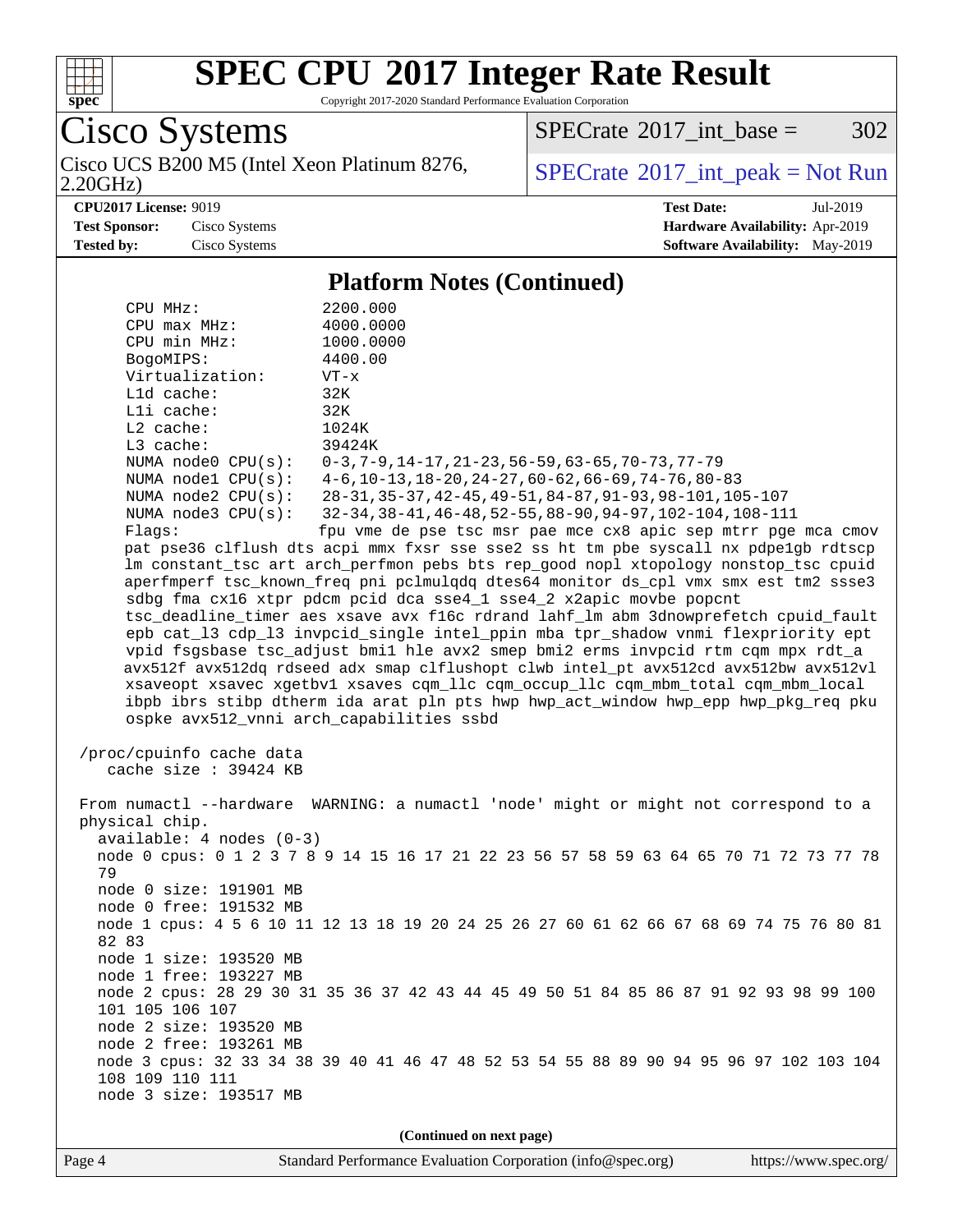

Copyright 2017-2020 Standard Performance Evaluation Corporation

#### Cisco Systems 2.20GHz) Cisco UCS B200 M5 (Intel Xeon Platinum 8276,  $SPECrate^{\circ}2017\_int\_peak = Not Run$  $SPECrate^{\circ}2017\_int\_peak = Not Run$ [SPECrate](http://www.spec.org/auto/cpu2017/Docs/result-fields.html#SPECrate2017intbase)<sup>®</sup>2017 int base =  $302$ **[CPU2017 License:](http://www.spec.org/auto/cpu2017/Docs/result-fields.html#CPU2017License)** 9019 **[Test Date:](http://www.spec.org/auto/cpu2017/Docs/result-fields.html#TestDate)** Jul-2019 **[Test Sponsor:](http://www.spec.org/auto/cpu2017/Docs/result-fields.html#TestSponsor)** Cisco Systems **[Hardware Availability:](http://www.spec.org/auto/cpu2017/Docs/result-fields.html#HardwareAvailability)** Apr-2019 **[Tested by:](http://www.spec.org/auto/cpu2017/Docs/result-fields.html#Testedby)** Cisco Systems **[Software Availability:](http://www.spec.org/auto/cpu2017/Docs/result-fields.html#SoftwareAvailability)** May-2019 **[Platform Notes \(Continued\)](http://www.spec.org/auto/cpu2017/Docs/result-fields.html#PlatformNotes)** node 3 free: 193268 MB node distances: node 0 1 2 3 0: 10 11 21 21 1: 11 10 21 21 2: 21 21 10 11 3: 21 21 11 10 From /proc/meminfo MemTotal: 790998452 kB HugePages\_Total: 0 Hugepagesize: 2048 kB From /etc/\*release\* /etc/\*version\* os-release: NAME="SLES" VERSION="15" VERSION\_ID="15" PRETTY\_NAME="SUSE Linux Enterprise Server 15" ID="sles" ID\_LIKE="suse" ANSI\_COLOR="0;32" CPE\_NAME="cpe:/o:suse:sles:15" uname -a: Linux linux-db10 4.12.14-23-default #1 SMP Tue May 29 21:04:44 UTC 2018 (cd0437b) x86\_64 x86\_64 x86\_64 GNU/Linux Kernel self-reported vulnerability status: CVE-2017-5754 (Meltdown): Not affected CVE-2017-5753 (Spectre variant 1): Mitigation: \_\_user pointer sanitization CVE-2017-5715 (Spectre variant 2): Mitigation: Indirect Branch Restricted Speculation, IBPB, IBRS\_FW run-level 3 Aug 22 15:27 SPEC is set to: /home/cpu2017 Filesystem Type Size Used Avail Use% Mounted on<br>
/dev/sdc2 btrfs 222G 52G 170G 24% /home /dev/sdc2 btrfs 222G 52G 170G 24% /home Additional information from dmidecode follows. WARNING: Use caution when you interpret this section. The 'dmidecode' program reads system data which is "intended to allow hardware to be accurately determined", but the intent may not be met, as there are frequent changes to hardware, firmware, and the "DMTF SMBIOS" standard. BIOS Cisco Systems, Inc. B200M5.4.0.4b.0.0407191258 04/07/2019 Memory: **(Continued on next page)**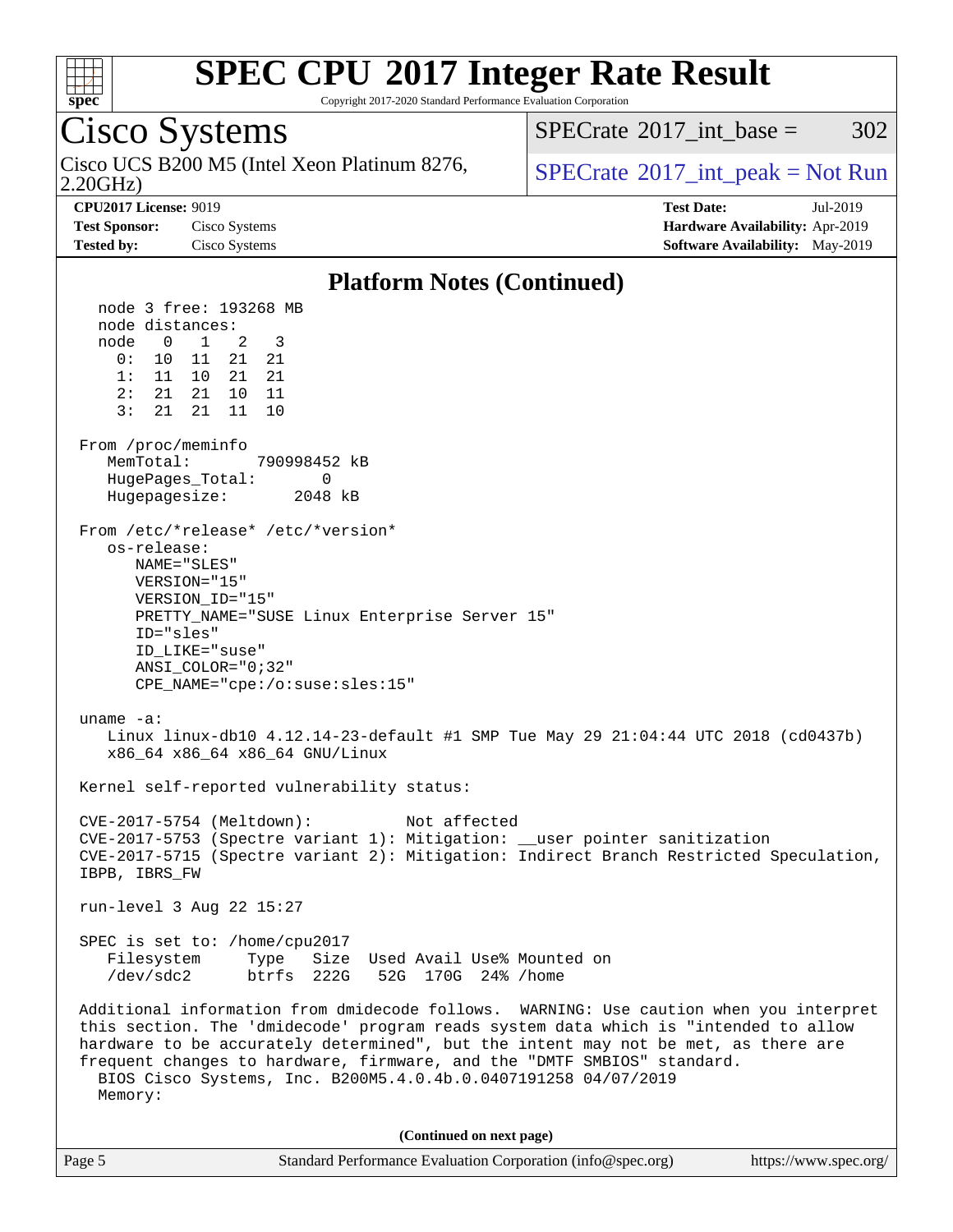

Copyright 2017-2020 Standard Performance Evaluation Corporation

# Cisco Systems

Cisco UCS B200 M5 (Intel Xeon Platinum 8276,  $SPECrate^{\circ}2017\_int\_peak = Not Run$  $SPECrate^{\circ}2017\_int\_peak = Not Run$ 

[SPECrate](http://www.spec.org/auto/cpu2017/Docs/result-fields.html#SPECrate2017intbase)<sup>®</sup>2017 int base =  $302$ 

2.20GHz)

**[Test Sponsor:](http://www.spec.org/auto/cpu2017/Docs/result-fields.html#TestSponsor)** Cisco Systems **[Hardware Availability:](http://www.spec.org/auto/cpu2017/Docs/result-fields.html#HardwareAvailability)** Apr-2019

**[CPU2017 License:](http://www.spec.org/auto/cpu2017/Docs/result-fields.html#CPU2017License)** 9019 **[Test Date:](http://www.spec.org/auto/cpu2017/Docs/result-fields.html#TestDate)** Jul-2019 **[Tested by:](http://www.spec.org/auto/cpu2017/Docs/result-fields.html#Testedby)** Cisco Systems **[Software Availability:](http://www.spec.org/auto/cpu2017/Docs/result-fields.html#SoftwareAvailability)** May-2019

#### **[Platform Notes \(Continued\)](http://www.spec.org/auto/cpu2017/Docs/result-fields.html#PlatformNotes)**

24x 0xCE00 M393A4K40CB2-CVF 32 GB 2 rank 2933, configured at 2934

(End of data from sysinfo program)

### **[Compiler Version Notes](http://www.spec.org/auto/cpu2017/Docs/result-fields.html#CompilerVersionNotes)**

============================================================================== C  $\vert$  500.perlbench\_r(base) 502.gcc\_r(base) 505.mcf\_r(base) | 525.x264\_r(base) 557.xz\_r(base)

------------------------------------------------------------------------------ Intel(R) C Intel(R) 64 Compiler for applications running on Intel(R)  $64$ ,

 Version 19.0.4.227 Build 20190416 Copyright (C) 1985-2019 Intel Corporation. All rights reserved.

------------------------------------------------------------------------------

#### ==============================================================================  $C++$  | 520.omnetpp\_r(base) 523.xalancbmk\_r(base) 531.deepsjeng\_r(base) | 541.leela\_r(base)

------------------------------------------------------------------------------ Intel(R)  $C++$  Intel(R) 64 Compiler for applications running on Intel(R) 64, Version 19.0.4.227 Build 20190416 Copyright (C) 1985-2019 Intel Corporation. All rights reserved.

------------------------------------------------------------------------------

==============================================================================

Fortran | 548.exchange2\_r(base)

------------------------------------------------------------------------------ Intel(R) Fortran Intel(R) 64 Compiler for applications running on Intel(R) 64, Version 19.0.4.227 Build 20190416 Copyright (C) 1985-2019 Intel Corporation. All rights reserved. ------------------------------------------------------------------------------

## **[Base Compiler Invocation](http://www.spec.org/auto/cpu2017/Docs/result-fields.html#BaseCompilerInvocation)**

[C benchmarks](http://www.spec.org/auto/cpu2017/Docs/result-fields.html#Cbenchmarks): [icc -m64 -std=c11](http://www.spec.org/cpu2017/results/res2019q3/cpu2017-20190903-17739.flags.html#user_CCbase_intel_icc_64bit_c11_33ee0cdaae7deeeab2a9725423ba97205ce30f63b9926c2519791662299b76a0318f32ddfffdc46587804de3178b4f9328c46fa7c2b0cd779d7a61945c91cd35)

[C++ benchmarks:](http://www.spec.org/auto/cpu2017/Docs/result-fields.html#CXXbenchmarks) [icpc -m64](http://www.spec.org/cpu2017/results/res2019q3/cpu2017-20190903-17739.flags.html#user_CXXbase_intel_icpc_64bit_4ecb2543ae3f1412ef961e0650ca070fec7b7afdcd6ed48761b84423119d1bf6bdf5cad15b44d48e7256388bc77273b966e5eb805aefd121eb22e9299b2ec9d9)

[Fortran benchmarks](http://www.spec.org/auto/cpu2017/Docs/result-fields.html#Fortranbenchmarks): [ifort -m64](http://www.spec.org/cpu2017/results/res2019q3/cpu2017-20190903-17739.flags.html#user_FCbase_intel_ifort_64bit_24f2bb282fbaeffd6157abe4f878425411749daecae9a33200eee2bee2fe76f3b89351d69a8130dd5949958ce389cf37ff59a95e7a40d588e8d3a57e0c3fd751)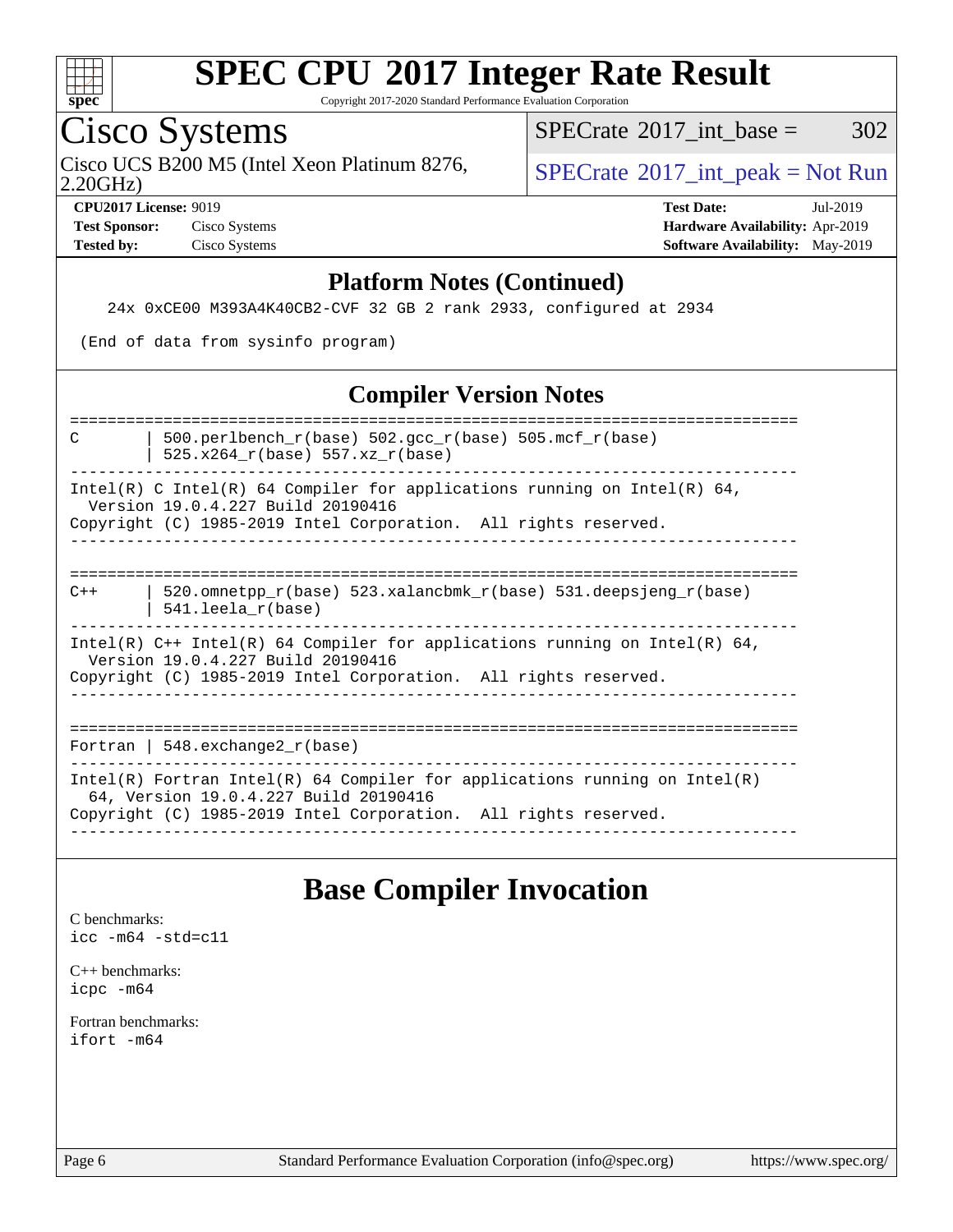

Copyright 2017-2020 Standard Performance Evaluation Corporation

# Cisco Systems

2.20GHz) Cisco UCS B200 M5 (Intel Xeon Platinum 8276,  $\vert$  [SPECrate](http://www.spec.org/auto/cpu2017/Docs/result-fields.html#SPECrate2017intpeak) <sup>®</sup>[2017\\_int\\_peak = N](http://www.spec.org/auto/cpu2017/Docs/result-fields.html#SPECrate2017intpeak)ot Run

[SPECrate](http://www.spec.org/auto/cpu2017/Docs/result-fields.html#SPECrate2017intbase)<sup>®</sup>2017 int base =  $302$ 

**[CPU2017 License:](http://www.spec.org/auto/cpu2017/Docs/result-fields.html#CPU2017License)** 9019 **[Test Date:](http://www.spec.org/auto/cpu2017/Docs/result-fields.html#TestDate)** Jul-2019 **[Test Sponsor:](http://www.spec.org/auto/cpu2017/Docs/result-fields.html#TestSponsor)** Cisco Systems **[Hardware Availability:](http://www.spec.org/auto/cpu2017/Docs/result-fields.html#HardwareAvailability)** Apr-2019 **[Tested by:](http://www.spec.org/auto/cpu2017/Docs/result-fields.html#Testedby)** Cisco Systems **[Software Availability:](http://www.spec.org/auto/cpu2017/Docs/result-fields.html#SoftwareAvailability)** May-2019

### **[Base Portability Flags](http://www.spec.org/auto/cpu2017/Docs/result-fields.html#BasePortabilityFlags)**

 500.perlbench\_r: [-DSPEC\\_LP64](http://www.spec.org/cpu2017/results/res2019q3/cpu2017-20190903-17739.flags.html#b500.perlbench_r_basePORTABILITY_DSPEC_LP64) [-DSPEC\\_LINUX\\_X64](http://www.spec.org/cpu2017/results/res2019q3/cpu2017-20190903-17739.flags.html#b500.perlbench_r_baseCPORTABILITY_DSPEC_LINUX_X64) 502.gcc\_r: [-DSPEC\\_LP64](http://www.spec.org/cpu2017/results/res2019q3/cpu2017-20190903-17739.flags.html#suite_basePORTABILITY502_gcc_r_DSPEC_LP64) 505.mcf\_r: [-DSPEC\\_LP64](http://www.spec.org/cpu2017/results/res2019q3/cpu2017-20190903-17739.flags.html#suite_basePORTABILITY505_mcf_r_DSPEC_LP64) 520.omnetpp\_r: [-DSPEC\\_LP64](http://www.spec.org/cpu2017/results/res2019q3/cpu2017-20190903-17739.flags.html#suite_basePORTABILITY520_omnetpp_r_DSPEC_LP64) 523.xalancbmk\_r: [-DSPEC\\_LP64](http://www.spec.org/cpu2017/results/res2019q3/cpu2017-20190903-17739.flags.html#suite_basePORTABILITY523_xalancbmk_r_DSPEC_LP64) [-DSPEC\\_LINUX](http://www.spec.org/cpu2017/results/res2019q3/cpu2017-20190903-17739.flags.html#b523.xalancbmk_r_baseCXXPORTABILITY_DSPEC_LINUX) 525.x264\_r: [-DSPEC\\_LP64](http://www.spec.org/cpu2017/results/res2019q3/cpu2017-20190903-17739.flags.html#suite_basePORTABILITY525_x264_r_DSPEC_LP64) 531.deepsjeng\_r: [-DSPEC\\_LP64](http://www.spec.org/cpu2017/results/res2019q3/cpu2017-20190903-17739.flags.html#suite_basePORTABILITY531_deepsjeng_r_DSPEC_LP64) 541.leela\_r: [-DSPEC\\_LP64](http://www.spec.org/cpu2017/results/res2019q3/cpu2017-20190903-17739.flags.html#suite_basePORTABILITY541_leela_r_DSPEC_LP64) 548.exchange2\_r: [-DSPEC\\_LP64](http://www.spec.org/cpu2017/results/res2019q3/cpu2017-20190903-17739.flags.html#suite_basePORTABILITY548_exchange2_r_DSPEC_LP64) 557.xz\_r: [-DSPEC\\_LP64](http://www.spec.org/cpu2017/results/res2019q3/cpu2017-20190903-17739.flags.html#suite_basePORTABILITY557_xz_r_DSPEC_LP64)

### **[Base Optimization Flags](http://www.spec.org/auto/cpu2017/Docs/result-fields.html#BaseOptimizationFlags)**

#### [C benchmarks](http://www.spec.org/auto/cpu2017/Docs/result-fields.html#Cbenchmarks):

[-Wl,-z,muldefs](http://www.spec.org/cpu2017/results/res2019q3/cpu2017-20190903-17739.flags.html#user_CCbase_link_force_multiple1_b4cbdb97b34bdee9ceefcfe54f4c8ea74255f0b02a4b23e853cdb0e18eb4525ac79b5a88067c842dd0ee6996c24547a27a4b99331201badda8798ef8a743f577) [-xCORE-AVX512](http://www.spec.org/cpu2017/results/res2019q3/cpu2017-20190903-17739.flags.html#user_CCbase_f-xCORE-AVX512) [-ipo](http://www.spec.org/cpu2017/results/res2019q3/cpu2017-20190903-17739.flags.html#user_CCbase_f-ipo) [-O3](http://www.spec.org/cpu2017/results/res2019q3/cpu2017-20190903-17739.flags.html#user_CCbase_f-O3) [-no-prec-div](http://www.spec.org/cpu2017/results/res2019q3/cpu2017-20190903-17739.flags.html#user_CCbase_f-no-prec-div) [-qopt-mem-layout-trans=4](http://www.spec.org/cpu2017/results/res2019q3/cpu2017-20190903-17739.flags.html#user_CCbase_f-qopt-mem-layout-trans_fa39e755916c150a61361b7846f310bcdf6f04e385ef281cadf3647acec3f0ae266d1a1d22d972a7087a248fd4e6ca390a3634700869573d231a252c784941a8) [-L/usr/local/IntelCompiler19/compilers\\_and\\_libraries\\_2019.4.227/linux/compiler/lib/intel64](http://www.spec.org/cpu2017/results/res2019q3/cpu2017-20190903-17739.flags.html#user_CCbase_qkmalloc_link_0ffe0cb02c68ef1b443a077c7888c10c67ca0d1dd7138472156f06a085bbad385f78d49618ad55dca9db3b1608e84afc2f69b4003b1d1ca498a9fc1462ccefda) [-lqkmalloc](http://www.spec.org/cpu2017/results/res2019q3/cpu2017-20190903-17739.flags.html#user_CCbase_qkmalloc_link_lib_79a818439969f771c6bc311cfd333c00fc099dad35c030f5aab9dda831713d2015205805422f83de8875488a2991c0a156aaa600e1f9138f8fc37004abc96dc5)

#### [C++ benchmarks](http://www.spec.org/auto/cpu2017/Docs/result-fields.html#CXXbenchmarks):

[-Wl,-z,muldefs](http://www.spec.org/cpu2017/results/res2019q3/cpu2017-20190903-17739.flags.html#user_CXXbase_link_force_multiple1_b4cbdb97b34bdee9ceefcfe54f4c8ea74255f0b02a4b23e853cdb0e18eb4525ac79b5a88067c842dd0ee6996c24547a27a4b99331201badda8798ef8a743f577) [-xCORE-AVX512](http://www.spec.org/cpu2017/results/res2019q3/cpu2017-20190903-17739.flags.html#user_CXXbase_f-xCORE-AVX512) [-ipo](http://www.spec.org/cpu2017/results/res2019q3/cpu2017-20190903-17739.flags.html#user_CXXbase_f-ipo) [-O3](http://www.spec.org/cpu2017/results/res2019q3/cpu2017-20190903-17739.flags.html#user_CXXbase_f-O3) [-no-prec-div](http://www.spec.org/cpu2017/results/res2019q3/cpu2017-20190903-17739.flags.html#user_CXXbase_f-no-prec-div)

[-qopt-mem-layout-trans=4](http://www.spec.org/cpu2017/results/res2019q3/cpu2017-20190903-17739.flags.html#user_CXXbase_f-qopt-mem-layout-trans_fa39e755916c150a61361b7846f310bcdf6f04e385ef281cadf3647acec3f0ae266d1a1d22d972a7087a248fd4e6ca390a3634700869573d231a252c784941a8)

[-L/usr/local/IntelCompiler19/compilers\\_and\\_libraries\\_2019.4.227/linux/compiler/lib/intel64](http://www.spec.org/cpu2017/results/res2019q3/cpu2017-20190903-17739.flags.html#user_CXXbase_qkmalloc_link_0ffe0cb02c68ef1b443a077c7888c10c67ca0d1dd7138472156f06a085bbad385f78d49618ad55dca9db3b1608e84afc2f69b4003b1d1ca498a9fc1462ccefda) [-lqkmalloc](http://www.spec.org/cpu2017/results/res2019q3/cpu2017-20190903-17739.flags.html#user_CXXbase_qkmalloc_link_lib_79a818439969f771c6bc311cfd333c00fc099dad35c030f5aab9dda831713d2015205805422f83de8875488a2991c0a156aaa600e1f9138f8fc37004abc96dc5)

#### [Fortran benchmarks](http://www.spec.org/auto/cpu2017/Docs/result-fields.html#Fortranbenchmarks):

[-Wl,-z,muldefs](http://www.spec.org/cpu2017/results/res2019q3/cpu2017-20190903-17739.flags.html#user_FCbase_link_force_multiple1_b4cbdb97b34bdee9ceefcfe54f4c8ea74255f0b02a4b23e853cdb0e18eb4525ac79b5a88067c842dd0ee6996c24547a27a4b99331201badda8798ef8a743f577) [-xCORE-AVX512](http://www.spec.org/cpu2017/results/res2019q3/cpu2017-20190903-17739.flags.html#user_FCbase_f-xCORE-AVX512) [-ipo](http://www.spec.org/cpu2017/results/res2019q3/cpu2017-20190903-17739.flags.html#user_FCbase_f-ipo) [-O3](http://www.spec.org/cpu2017/results/res2019q3/cpu2017-20190903-17739.flags.html#user_FCbase_f-O3) [-no-prec-div](http://www.spec.org/cpu2017/results/res2019q3/cpu2017-20190903-17739.flags.html#user_FCbase_f-no-prec-div) [-qopt-mem-layout-trans=4](http://www.spec.org/cpu2017/results/res2019q3/cpu2017-20190903-17739.flags.html#user_FCbase_f-qopt-mem-layout-trans_fa39e755916c150a61361b7846f310bcdf6f04e385ef281cadf3647acec3f0ae266d1a1d22d972a7087a248fd4e6ca390a3634700869573d231a252c784941a8) [-nostandard-realloc-lhs](http://www.spec.org/cpu2017/results/res2019q3/cpu2017-20190903-17739.flags.html#user_FCbase_f_2003_std_realloc_82b4557e90729c0f113870c07e44d33d6f5a304b4f63d4c15d2d0f1fab99f5daaed73bdb9275d9ae411527f28b936061aa8b9c8f2d63842963b95c9dd6426b8a) [-align array32byte](http://www.spec.org/cpu2017/results/res2019q3/cpu2017-20190903-17739.flags.html#user_FCbase_align_array32byte_b982fe038af199962ba9a80c053b8342c548c85b40b8e86eb3cc33dee0d7986a4af373ac2d51c3f7cf710a18d62fdce2948f201cd044323541f22fc0fffc51b6) [-L/usr/local/IntelCompiler19/compilers\\_and\\_libraries\\_2019.4.227/linux/compiler/lib/intel64](http://www.spec.org/cpu2017/results/res2019q3/cpu2017-20190903-17739.flags.html#user_FCbase_qkmalloc_link_0ffe0cb02c68ef1b443a077c7888c10c67ca0d1dd7138472156f06a085bbad385f78d49618ad55dca9db3b1608e84afc2f69b4003b1d1ca498a9fc1462ccefda) [-lqkmalloc](http://www.spec.org/cpu2017/results/res2019q3/cpu2017-20190903-17739.flags.html#user_FCbase_qkmalloc_link_lib_79a818439969f771c6bc311cfd333c00fc099dad35c030f5aab9dda831713d2015205805422f83de8875488a2991c0a156aaa600e1f9138f8fc37004abc96dc5)

[The flags files that were used to format this result can be browsed at](tmsearch)

<http://www.spec.org/cpu2017/flags/Intel-ic19.0u1-official-linux64.2019-07-09.html> <http://www.spec.org/cpu2017/flags/Cisco-Platform-Settings-V1.2-revH.2019-07-31.html>

[You can also download the XML flags sources by saving the following links:](tmsearch) <http://www.spec.org/cpu2017/flags/Intel-ic19.0u1-official-linux64.2019-07-09.xml> <http://www.spec.org/cpu2017/flags/Cisco-Platform-Settings-V1.2-revH.2019-07-31.xml>